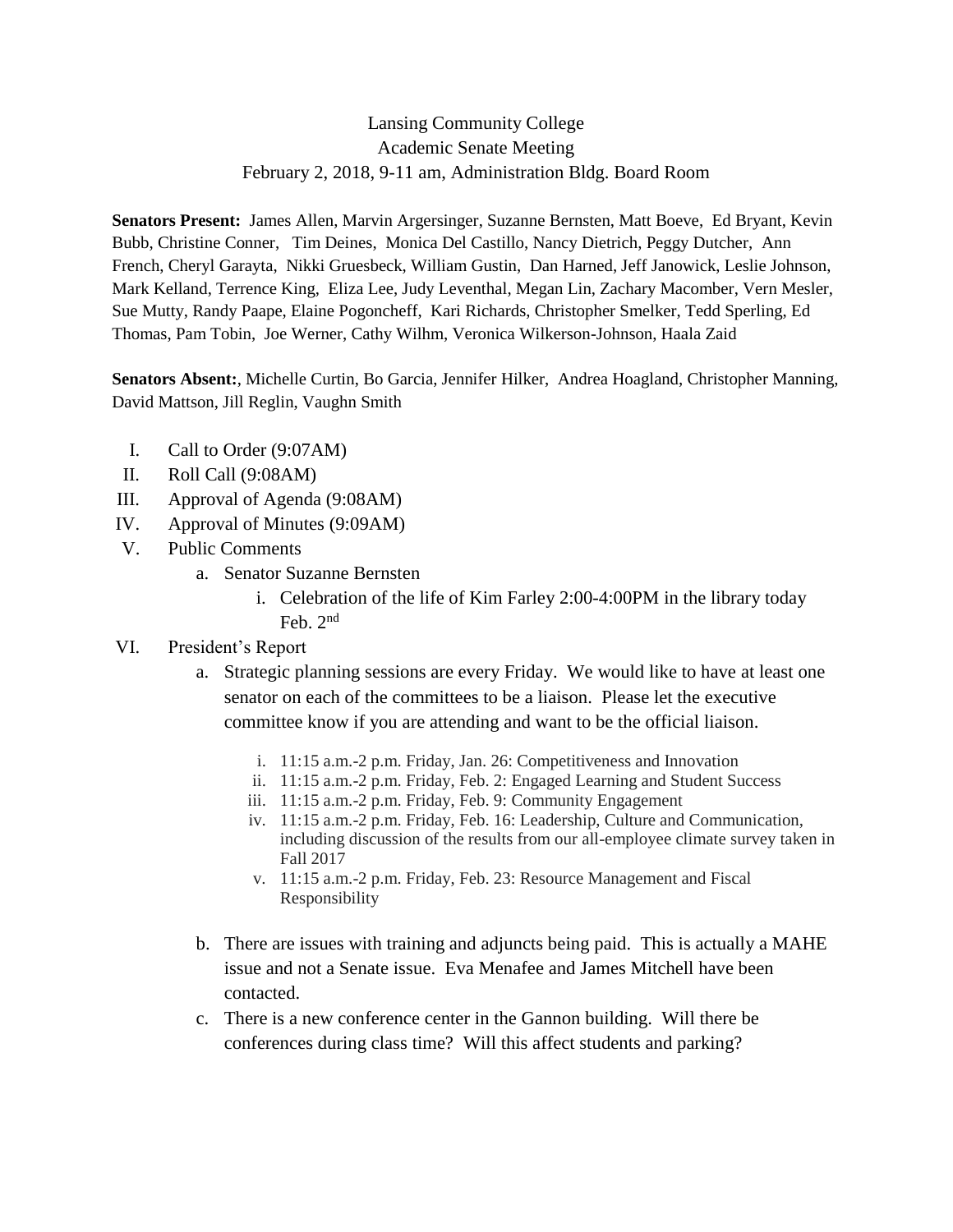- i. Provost Elaine Pogoncheff: Priority is given to internal sources. Outside use will be Friday, Saturday, and Sunday which should not affect most classes that run Monday through Thursday.
- d. Planning to have Dr. Cilano from Michigan State University talk to the Academic Senate. Discussion will be on Fullbright scholarship.
- e. Guided Pathways is often misunderstood as being just the program maps. Guided Pathways encompasses everything from the first interest a student has for LCC until graduation. One aspect of Guided Pathways are the maps. Accessibility, counseling, tutoring, advising, financial aid, registration, etc. are all part of Guided Pathways. It is about guiding students through their goals at LCC.
- f. The Developmental Education Resolution will be discussed today. The resolution gives us until Fall 2020, however the Board wants it "done" by Fall of 2018. It is an emotional issue and important that the Senate stay professional. We want to be constructive and productive to help students that need our help. The Provost is putting together a committee including the Senate President and Chair of the Curriculum Committee. We want the senate and the Provost's committee to each do their work so they can compare and contrast.
- VII. Provost's Report
	- a. Wants to reiterate the Strategic Plan this afternoon. Engaged Learning and Student Success is the focus this week. We will be looking at 5 projects. Accessibility Initiative: across campus (Fall 2019). The Developmental Education Resolution: looking at a total rethinking. How do we get students into college level classes? It must be a total rethinking of the culture as we come to be a student ready college. How are we facilitating student success and not putting up barriers? Transferability Study: looking at all institutions that have agreements with LCC. We are doing a complete reassessment and auditing. Some agreements have expired. Faculty Institute: Initiative that Chief Diversity Officer Paul Hernandez, Director of Assessment Karen Hicks and Faculty Member Anne Heche have been involved with. The last two years it has been held in the summer. Guided Pathways: more than just curricular guide. It is what students' financial aid will be based on. There is a difference between a map (advisor) and a pathway (put together by program and determines financial aid). If maps are different than pathways then financial aid may not cover all the classes.
- VIII. Standing Committees Report (Senate Vice President Peggy Dutcher)
	- a. No report
	- IX. Budget Development (Chief Financial Officer Don Wilske)
		- a. Budget applies to the college mission. College adopted a new Strategic Plan which includes a focus area on Fiscal responsibility.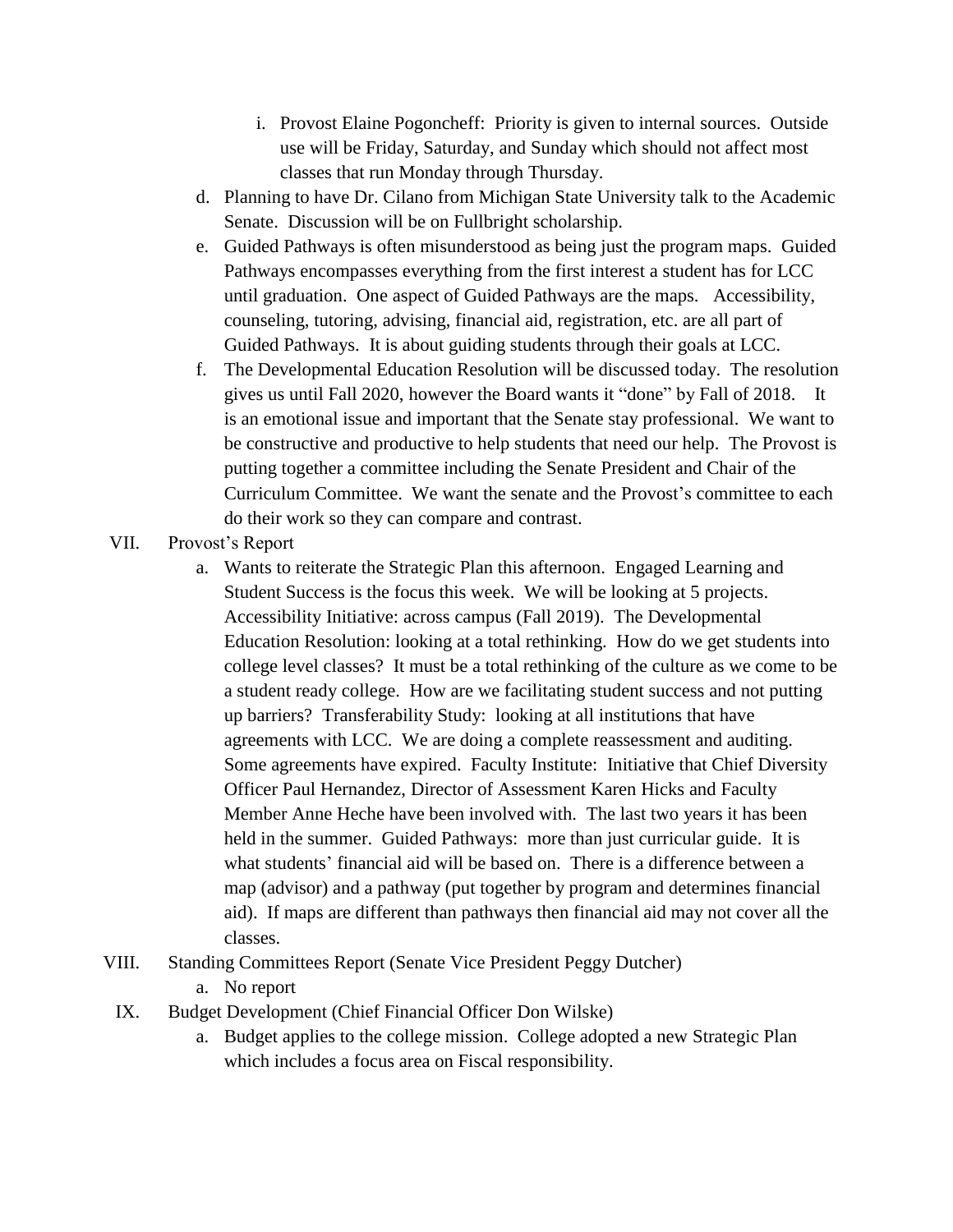- i. Many forms. Savings Recommendations, Reallocation request, Capital Equipment Request, Professional Development Request, Facilities Maintenance and Renovation 3-year plan, Perkins Grand-Funded Positions & Capital Equipment, Technology Infrastructure, and Auxiliary/Designated/Plant Funds.
- ii. How can we save money, be more efficient. Any change from the operational budget baseline requires FORMS.
- iii. ELT member approval required, followed by Senior Vice Presidents review and approve, then the proposal is completed, followed by budget workshops for board, and finally adoption by June 30.
- X. Discussion/Planning regarding Developmental Education (Past President Jeff Janowick)
	- a. Ad hoc committee in response to the Developmental Education Resolution. Leslie Mohnke, Megan Lin, Melissa Lucken, Rob McLoone, Kelly Sakkinnen.
	- b. Senator Jeff Janowick: There is frustration about this issue. It is an ongoing frustration. Some people feel it's too slow and some people feel it's too fast. If you're upset about the board resolution that is okay. You can be angry but this is going to happen. College has been told by the board that this is going to happen. Our job is not to rehash the battle of the last four years, our job is to figure out how to protect our students. Let's make sure this causes the least harm to our students. Let's use the frustration productively. We have to serve our community. Which includes some students who are not ready for college level classes. We are not getting rid of developmental completely according to principal 4 but classes may look different. We want to meet the needs of our community. This is where we should start the conversation.
	- c. Mathematics Faculty Member Leslie Mohnke: Board resolution wasn't a shock. A lot of what we are doing is being supported. 61% of students in 2017-2018 in college level course for mathematics. In Fall 2017, enrollment down -40% for dev math, and down Spring 2018 -23.8%. 1998 used to have 5 semesters of math before credit math courses. Now max number of courses is 2 semesters, but most do it in 1 semester. LCC is the only college in Michigan who has max of 2 precollege level courses. All others are 3 or 4 semesters. All data came from ARGOS.
	- d. Senator Megan Lin: Started revamping Reading/Writing in 2012. Reduction in enrollment through 2016-2017. Reading and writing students are now in co-req or accelerated learning model as of Spring 2017. Success data from fall does line up with national data. 74% passed R/W support in Fall 2017, 56% of those students passed ENGL 121. 65% passed other college courses.
	- e. Senator Jeff Janowick: Each table will focus on guiding questions.
		- i. Category 1: College-level gateway courses in first year
		- ii. Category 2: Default placement in college-level Math and English